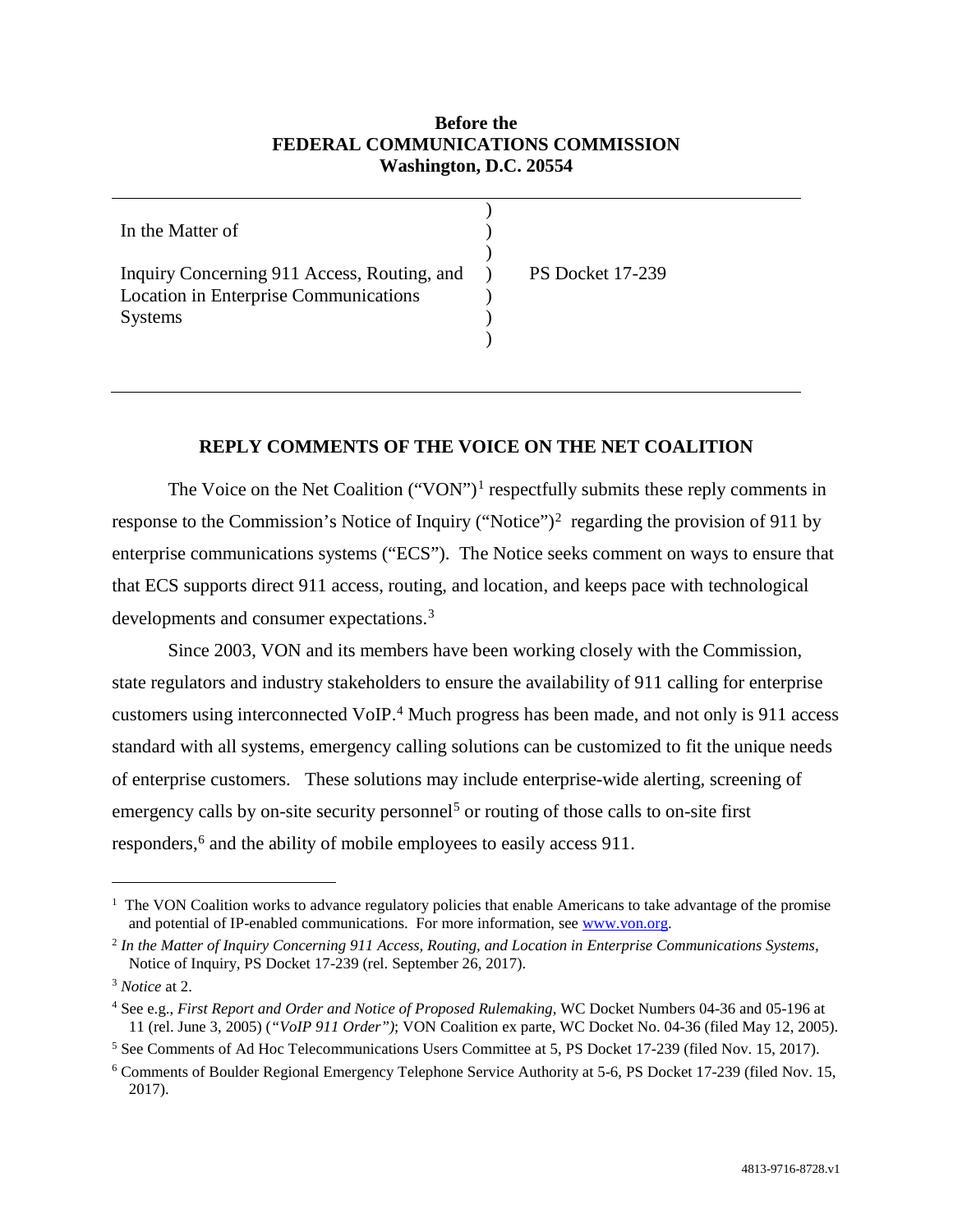The demands of a highly competitive market have driven innovative 911 solutions. Indeed, the rules adopted in the 2005 *VoIP 911 Order* have remained unchanged<sup>[7](#page-1-0)</sup> while IP communications technology continues to advance. Importantly, during this time, to VON's knowledge, there have been few publicly reported complaints or incidents related to providers not complying with VoIP 911 rules.

Notwithstanding, there are challenges, particularly with respect to accessing and updating accurate location information. These challenges arise from the expansion of mobile solutions, the diversity of user endpoints and a variety of broadband solutions.<sup>8</sup> More and more employees are working remotely, making voice calls from traditional handsets, laptops, notebooks and from apps on mobile phones. VoIP services may be managed on premise by the customer or provided in the cloud. Broadband access may be from CLECs, cable or phone companies, or increasingly from mobile or public (or home) WiFi networks.

To meet these challenges, the industry, including 911 service providers, is beginning to consider whether and how best to take advantage of commercial location services to provide more accurate location information. This commercial location information – in addition to GPS data, the National Emergency Address Database ("NEAD") and a company's location information server ("LIS") -- is useful and provides relevant location information that could be used as part of an emergency calling solution. However, access to all of these sources of location information may vary based on the availability of GPS on the caller's endpoint, the operating system of the endpoint and the type of Internet access. Another variable may be the capability of the PSAP to receive these varying types of location information in real time. [9](#page-1-2) 

<span id="page-1-0"></span><sup>&</sup>lt;sup>7</sup> The rules require, in part, that interconnected VoIP providers must provide 911 service; transmit the caller's phone number and registered location to the appropriate public safety answering point ('PSAP"); provide customers with options to update their registered location; and notify customers of any limitations of the 911 service. See 47 C.F.R. §§ 9.1-9.5.

<span id="page-1-1"></span><sup>8</sup> Comments of Texas 9-1-1 Entities at 8, PS Docket 17-239 (filed Nov. 15, 2017).

<span id="page-1-2"></span><sup>9</sup> VON expects additional technology changes as PSAPs and service providers adopt changes required to deploy Next Generation 911. See *Notice of Proposed Rulemaking, Framework for Next Generation 911 Deployment,* PS Docket No. 10-255 (rel. September 22, 2011); Reply Comments of the Voice on the Net Coalition, PS Docket No. 10-255 (filed Feb. 9, 2012).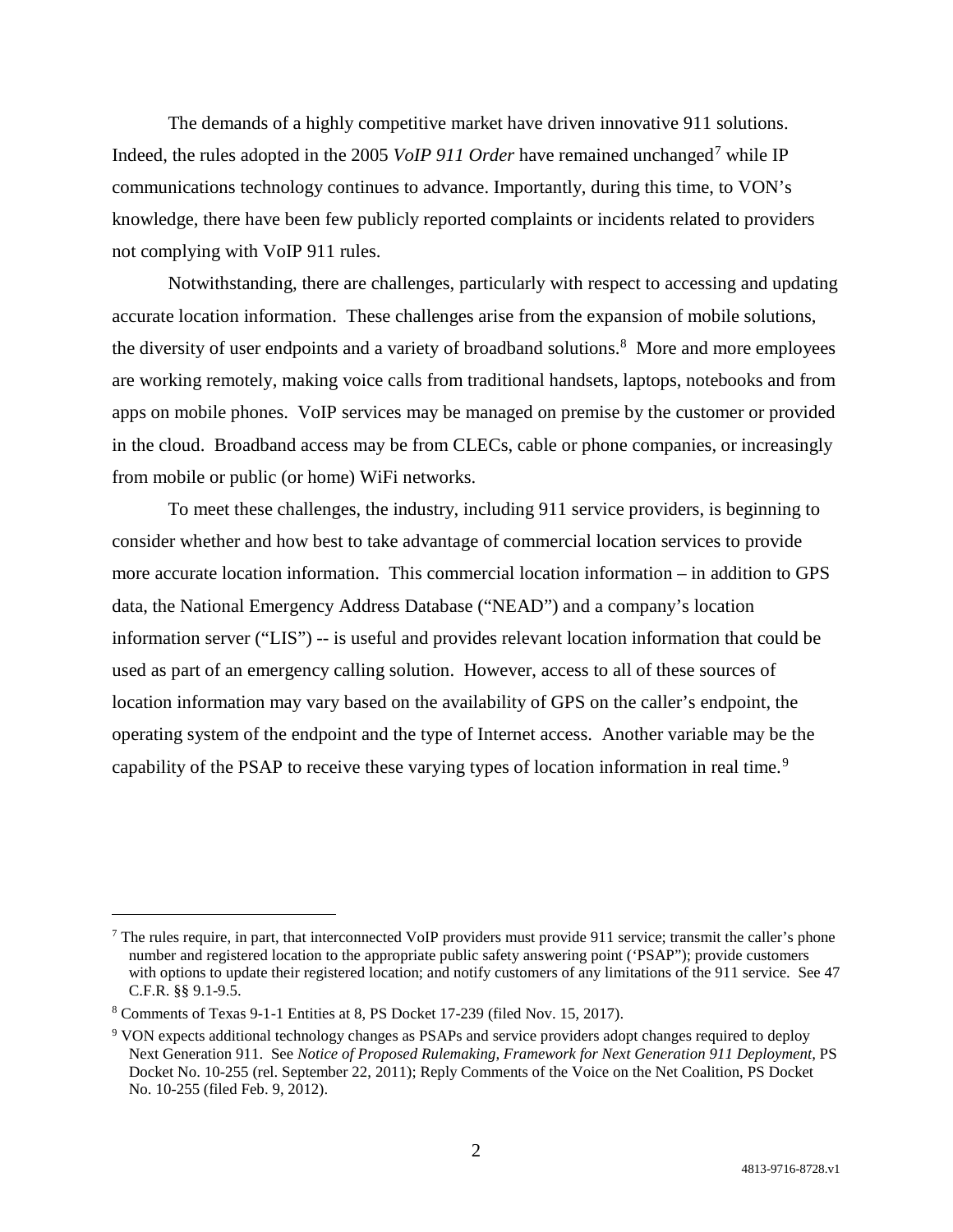As a result, one-size-fits-all solutions are impractical and unrealistic.<sup>[10](#page-2-0)</sup> The Commission should not adopt calls for regulatory parity<sup>[11](#page-2-1)</sup> or for mandates requiring the adoption of specific technologies or solutions.<sup>12</sup> For example, there is not yet any standard mechanism for automatic location updates when a user is moving around an enterprise's premises.<sup>[13](#page-2-3)</sup> The Commission should instead monitor developments in the market, encourage emergency calling location solutions that embrace the evolving location capabilities of the internet and IP-delivered services, and permit ECS customers to configure services in their own preferred way.[14](#page-2-4) 

The Commission should not modify the VoIP 911 rules, as implied by the Ad Hoc Telecommunications User Committee. For example, Ad Hoc recommends that the Commission impose on IP-enabled service providers the obligation to dynamically update location information of nomadic end users shortly after entry of new location information.[15](#page-2-5) This proposed requirement is impractical because in most circumstances interconnected VoIP providers must rely on the customer – specifically the IT Administrator of the company using the ECS – to create, maintain and timely update its own LIS if they want to ensure accurate real-time dynamic location of users on their premises, e.g., across the company's campus or manufacturing facilities. While the customer's LIS is only one possible source of real-time location information, it is a critical piece of the puzzle. Even in a future state where real-time location information is readily accessed from varying sources (e.g., GPS, commercial location information or the NEAD), a customer's LIS will continue to play an important role because in scenarios that are not addressed by any other source of location information. For example, neither GPS nor current commercial location options can necessarily specify granular locations within a large manufacturing plant or across a sprawling campus environment. Therefore, this location information may be only within the control of the customer, not the interconnected VoIP service provider.

<span id="page-2-0"></span><sup>&</sup>lt;sup>10</sup> See Comments of Telecommunications Industry Association at 2, PS Docket 17-239 (filed Nov. 15, 2017); Comments of Ad Hoc Telecommunications Users Committee at 4-5, PS Docket 17-239 (filed Nov. 15, 2017).

<span id="page-2-1"></span><sup>&</sup>lt;sup>11</sup> See Comments of NENA at 2, PS Docket 17-239 (filed Nov. 15, 2017).

<span id="page-2-2"></span><sup>&</sup>lt;sup>12</sup> See Comments of West Safety Services, Inc. at 33-34, PS Docket 17-239 (filed Nov. 15, 2017).

<span id="page-2-3"></span><sup>&</sup>lt;sup>13</sup> See Comments of AT&T at 4, PS Docket 17-239 (filed Nov. 15, 2017); Comments of Cisco Systems, Inc. at 18-19, PS Docket 17-239 (filed Nov. 15, 2017).

<span id="page-2-4"></span><sup>&</sup>lt;sup>14</sup> See Comments of Verizon at 3-4, PS Docket 17-239 (filed Nov. 15, 2017); Comments of RingCentral, Inc. at 3, PS Docket 17-239 (filed Nov. 15, 2017); Comments of AT&T at 3, PS Docket 17-239 (filed Nov. 15, 2017).

<span id="page-2-5"></span><sup>15</sup> See Comments of Ad Hoc Telecommunications Users Committee at 14, PS Docket 17-239 (filed Nov. 15, 2017).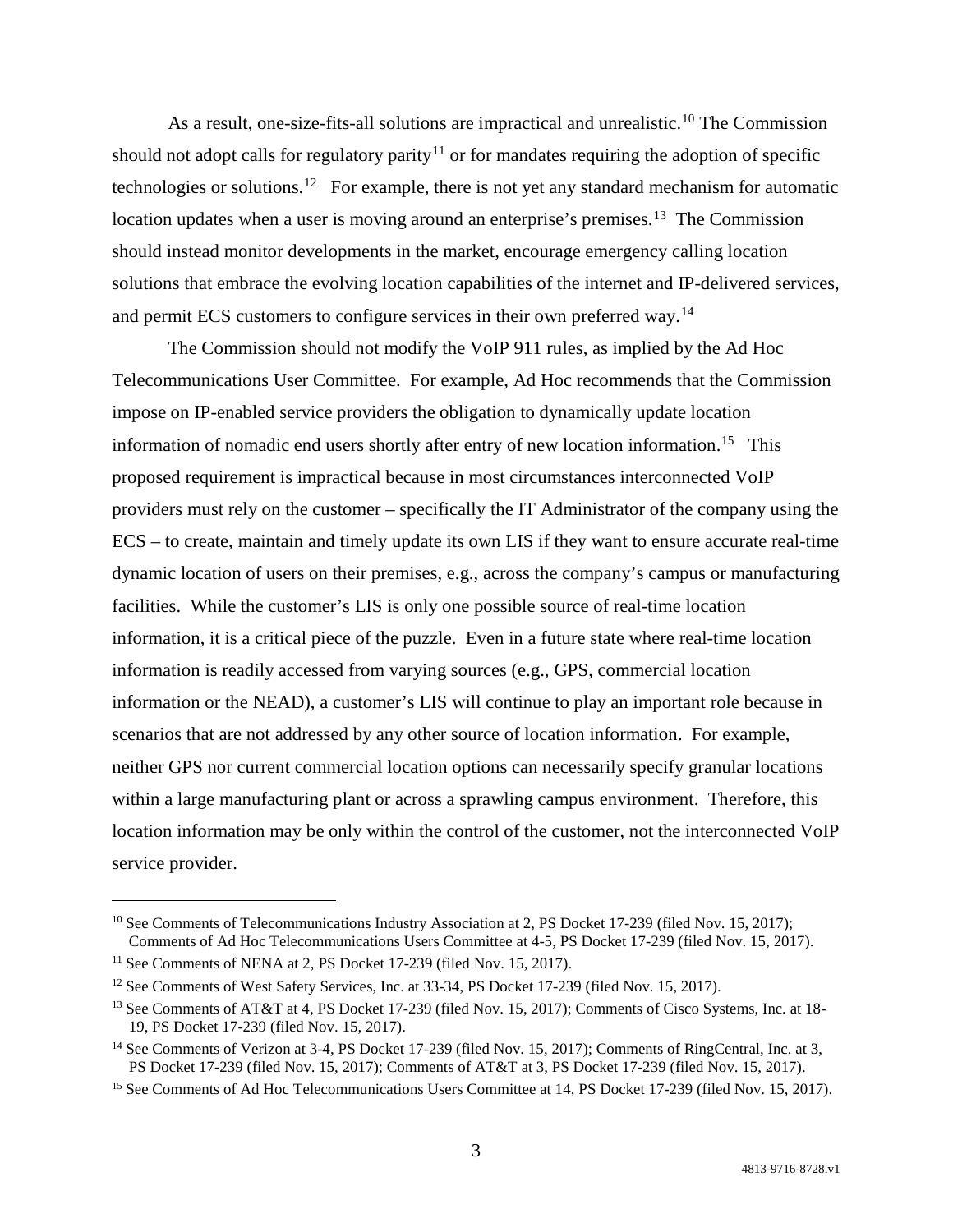Ad Hoc also criticizes what it calls typical agreements between VoIP providers and enterprise customers, which, according to Ad Hoc, require the customer to notify its employees of limitations with VoIP 911 service, distribute warning labels and ensure that its employees update location information, while affording VoIP providers the same limitations on liability as other communications providers.[16](#page-3-0) These commercial arrangements should not be disturbed. Enterprise customers are in a far better position to communicate with their (thousands or even tens of thousands) employees and it would be impractical for a VoIP provider to have that obligation.[17](#page-3-1) Nor should VoIP providers be subject to greater liability for 911 failures than wireline or wireless providers.

<span id="page-3-0"></span><sup>&</sup>lt;sup>16</sup> Id. at 12-13. VON also sees no benefit to creating different rules for VoIP as a consumer product and as an enterprise product. Id. at i-ii. That would simply create confusion as lines blur between business and residential uses and applications for communications services.

<span id="page-3-1"></span> $17$  VON would not object to the elimination of the sticker requirement as 911 service limitations are readily available in the service provider's terms and conditions and in training materials provided to customers.